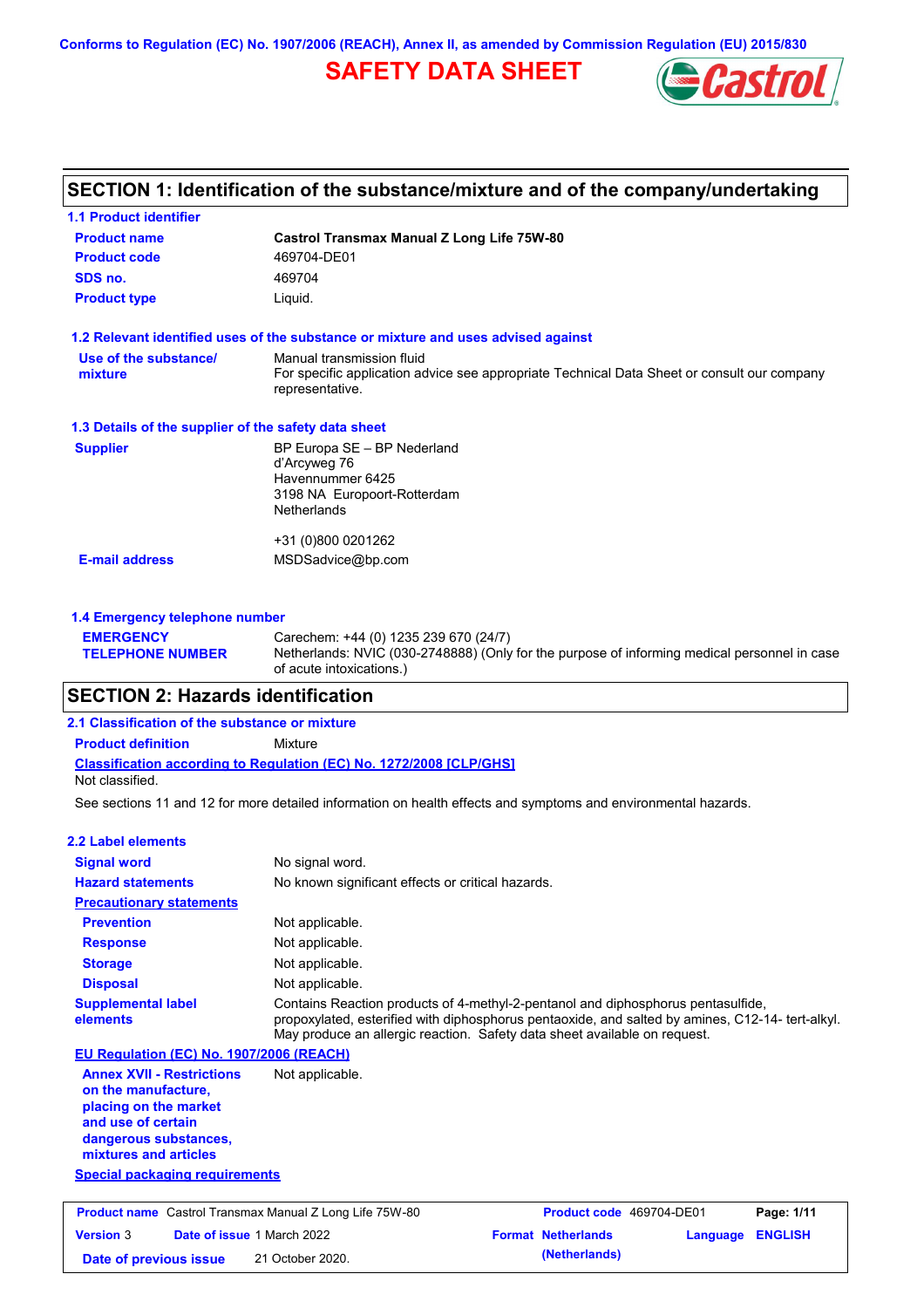# **SECTION 2: Hazards identification**

| <b>Containers to be fitted</b><br>with child-resistant<br>fastenings                                                     | Not applicable.                                                                                               |
|--------------------------------------------------------------------------------------------------------------------------|---------------------------------------------------------------------------------------------------------------|
| <b>Tactile warning of danger</b>                                                                                         | Not applicable.                                                                                               |
| 2.3 Other hazards                                                                                                        |                                                                                                               |
| <b>Results of PBT and vPvB</b><br>assessment                                                                             | Product does not meet the criteria for PBT or vPvB according to Regulation (EC) No. 1907/2006,<br>Annex XIII. |
| <b>Product meets the criteria</b><br>for PBT or vPvB according<br>to Regulation (EC) No.<br><b>1907/2006, Annex XIII</b> | This mixture does not contain any substances that are assessed to be a PBT or a vPvB.                         |
| Other hazards which do<br>not result in classification                                                                   | Defatting to the skin.                                                                                        |

### **SECTION 3: Composition/information on ingredients**

Mixture

#### **3.2 Mixtures**

**Product definition**

Synthetic base stock. Proprietary performance additives.

| <b>Product/ingredient</b><br>name                                                                                                                                                    | <b>Identifiers</b>                                                                      | $\frac{9}{6}$ | <b>Regulation (EC) No.</b><br>1272/2008 [CLP]                                              | Type    |
|--------------------------------------------------------------------------------------------------------------------------------------------------------------------------------------|-----------------------------------------------------------------------------------------|---------------|--------------------------------------------------------------------------------------------|---------|
| Distillates (petroleum), hydrotreated<br>heavy paraffinic                                                                                                                            | REACH #: 01-2119484627-25<br>EC: 265-157-1<br>CAS: 64742-54-7<br>Index: 649-467-00-8    | -≤3           | Asp. Tox. 1, H304                                                                          | [1] [2] |
| Distillates (petroleum), solvent-<br>dewaxed heavy paraffinic                                                                                                                        | REACH #: 01-2119471299-27<br>EC: 265-169-7<br>CAS: 64742-65-0<br>Index: 649-474-00-6    | ו≥ ≤          | Asp. Tox. 1, H304                                                                          | [1] [2] |
| Distillates (petroleum), hydrotreated<br>light paraffinic                                                                                                                            | REACH #: 01-2119487077-29 ≤3<br>EC: 265-158-7<br>CAS: 64742-55-8<br>Index: 649-468-00-3 |               | Asp. Tox. 1, H304                                                                          | [1] [2] |
| Distillates (petroleum), solvent-<br>dewaxed light paraffinic                                                                                                                        | REACH #: 01-2119480132-48 ≤3<br>EC: 265-159-2<br>CAS: 64742-56-9<br>Index: 649-469-00-9 |               | Asp. Tox. 1, H304                                                                          | [1] [2] |
| Reaction products of 4-methyl-<br>2-pentanol and diphosphorus<br>pentasulfide, propoxylated, esterified<br>with diphosphorus pentaoxide, and<br>salted by amines, C12-14- tert-alkyl | REACH #: 01-2119493620-38<br>EC: -<br>$CAS: -$                                          | $<$ 1         | Acute Tox. 4, H302<br>Eye Irrit. 2, H319<br>Skin Sens. 1B, H317<br>Aquatic Chronic 2, H411 | $[1]$   |

**See Section 16 for the full text of the H statements declared above.**

**Type** 

[1] Substance classified with a health or environmental hazard

[2] Substance with a workplace exposure limit

[3] Substance meets the criteria for PBT according to Regulation (EC) No. 1907/2006, Annex XIII

[4] Substance meets the criteria for vPvB according to Regulation (EC) No. 1907/2006, Annex XIII

[5] Substance of equivalent concern

[6] Additional disclosure due to company policy

Occupational exposure limits, if available, are listed in Section 8.

### **SECTION 4: First aid measures**

### **4.1 Description of first aid measures**

| <b>Eye contact</b>  | contact lenses. Get medical attention.                         | In case of contact, immediately flush eyes with plenty of water for at least 15 minutes. Eyelids<br>should be held away from the eyeball to ensure thorough rinsing. Check for and remove any |
|---------------------|----------------------------------------------------------------|-----------------------------------------------------------------------------------------------------------------------------------------------------------------------------------------------|
| <b>Skin contact</b> | reuse. Get medical attention if irritation develops.           | Wash skin thoroughly with soap and water or use recognised skin cleanser. Remove<br>contaminated clothing and shoes. Wash clothing before reuse. Clean shoes thoroughly before                |
|                     | <b>Product name</b> Castrol Transmax Manual Z Long Life 75W-80 | <b>Product code</b> 469704-DE01<br>Page: 2/11                                                                                                                                                 |
| <b>Version 3</b>    | Date of issue 1 March 2022                                     | <b>ENGLISH</b><br><b>Format Netherlands</b><br>Language                                                                                                                                       |
|                     |                                                                |                                                                                                                                                                                               |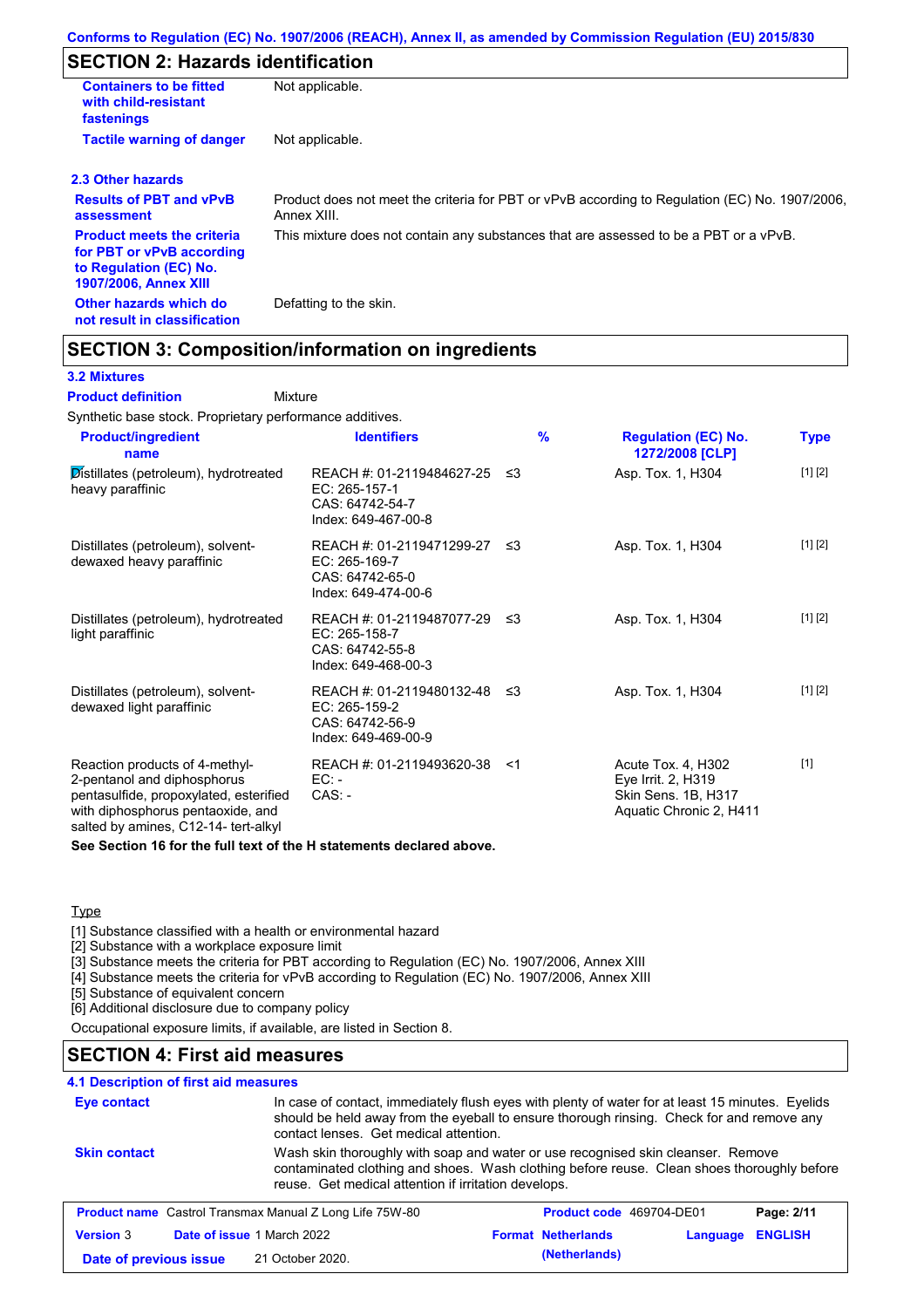### **Conforms to Regulation (EC) No. 1907/2006 (REACH), Annex II, as amended by Commission Regulation (EU) 2015/830**

# **SECTION 4: First aid measures**

| <b>Inhalation</b>                       | If inhaled, remove to fresh air. Get medical attention if symptoms occur.                                         |
|-----------------------------------------|-------------------------------------------------------------------------------------------------------------------|
| <b>Ingestion</b>                        | Do not induce vomiting unless directed to do so by medical personnel. Get medical attention if<br>symptoms occur. |
| <b>Protection of first-aiders</b>       | No action shall be taken involving any personal risk or without suitable training.                                |
|                                         | 4.2 Most important symptoms and effects, both acute and delayed                                                   |
|                                         | See Section 11 for more detailed information on health effects and symptoms.                                      |
| <b>Potential acute health effects</b>   |                                                                                                                   |
| <b>Inhalation</b>                       | Vapour inhalation under ambient conditions is not normally a problem due to low vapour<br>pressure.               |
| <b>Ingestion</b>                        | No known significant effects or critical hazards.                                                                 |
| <b>Skin contact</b>                     | Defatting to the skin. May cause skin dryness and irritation.                                                     |
| <b>Eye contact</b>                      | No known significant effects or critical hazards.                                                                 |
|                                         | Delayed and immediate effects as well as chronic effects from short and long-term exposure                        |
| <b>Inhalation</b>                       | Overexposure to the inhalation of airborne droplets or aerosols may cause irritation of the<br>respiratory tract. |
| <b>Ingestion</b>                        | Ingestion of large quantities may cause nausea and diarrhoea.                                                     |
| <b>Skin contact</b>                     | Prolonged or repeated contact can defat the skin and lead to irritation and/or dermatitis.                        |
| Eye contact                             | Potential risk of transient stinging or redness if accidental eye contact occurs.                                 |
|                                         | 4.3 Indication of any immediate medical attention and special treatment needed                                    |
| <b>Notes to physician</b>               | Treatment should in general be symptomatic and directed to relieving any effects.                                 |
| <b>SECTION 5: Firefighting measures</b> |                                                                                                                   |

| 020 1101 1 0. 1 1101191111119 11100001 00                                                                                                                                                                                                                                                                                                                                                                                     |                                                                                                                                                                                                |  |  |  |
|-------------------------------------------------------------------------------------------------------------------------------------------------------------------------------------------------------------------------------------------------------------------------------------------------------------------------------------------------------------------------------------------------------------------------------|------------------------------------------------------------------------------------------------------------------------------------------------------------------------------------------------|--|--|--|
| 5.1 Extinguishing media                                                                                                                                                                                                                                                                                                                                                                                                       |                                                                                                                                                                                                |  |  |  |
| <b>Suitable extinguishing</b><br>media                                                                                                                                                                                                                                                                                                                                                                                        | In case of fire, use foam, dry chemical or carbon dioxide extinguisher or spray.                                                                                                               |  |  |  |
| <b>Unsuitable extinguishing</b><br>media                                                                                                                                                                                                                                                                                                                                                                                      | Do not use water jet. The use of a water jet may cause the fire to spread by splashing the<br>burning product.                                                                                 |  |  |  |
| 5.2 Special hazards arising from the substance or mixture                                                                                                                                                                                                                                                                                                                                                                     |                                                                                                                                                                                                |  |  |  |
| <b>Hazards from the</b><br>In a fire or if heated, a pressure increase will occur and the container may burst.<br>substance or mixture                                                                                                                                                                                                                                                                                        |                                                                                                                                                                                                |  |  |  |
| <b>Hazardous combustion</b><br>Combustion products may include the following:<br>carbon oxides (CO, CO <sub>2</sub> ) (carbon monoxide, carbon dioxide)<br>products                                                                                                                                                                                                                                                           |                                                                                                                                                                                                |  |  |  |
| <b>5.3 Advice for firefighters</b>                                                                                                                                                                                                                                                                                                                                                                                            |                                                                                                                                                                                                |  |  |  |
| <b>Special precautions for</b><br>fire-fighters                                                                                                                                                                                                                                                                                                                                                                               | No action shall be taken involving any personal risk or without suitable training. Promptly<br>isolate the scene by removing all persons from the vicinity of the incident if there is a fire. |  |  |  |
| <b>Special protective</b><br>Fire-fighters should wear appropriate protective equipment and self-contained breathing<br>apparatus (SCBA) with a full face-piece operated in positive pressure mode. Clothing for fire-<br>equipment for fire-fighters<br>fighters (including helmets, protective boots and gloves) conforming to European standard EN<br>469 will provide a basic level of protection for chemical incidents. |                                                                                                                                                                                                |  |  |  |

# **SECTION 6: Accidental release measures**

|                                         | 6.1 Personal precautions, protective equipment and emergency procedures                                                                                                                                                                                                                                                             |
|-----------------------------------------|-------------------------------------------------------------------------------------------------------------------------------------------------------------------------------------------------------------------------------------------------------------------------------------------------------------------------------------|
| For non-emergency<br>personnel          | No action shall be taken involving any personal risk or without suitable training. Evacuate<br>surrounding areas. Keep unnecessary and unprotected personnel from entering. Do not touch<br>or walk through spilt material. Floors may be slippery; use care to avoid falling. Put on<br>appropriate personal protective equipment. |
| For emergency responders                | If specialised clothing is required to deal with the spillage, take note of any information in<br>Section 8 on suitable and unsuitable materials. See also the information in "For non-<br>emergency personnel".                                                                                                                    |
| <b>6.2 Environmental</b><br>precautions | Avoid dispersal of spilt material and runoff and contact with soil, waterways, drains and sewers.<br>Inform the relevant authorities if the product has caused environmental pollution (sewers,<br>waterways, soil or air).                                                                                                         |

### **6.3 Methods and material for containment and cleaning up**

|                        | <b>Product name</b> Castrol Transmax Manual Z Long Life 75W-80 | <b>Product code</b> 469704-DE01 |                         | Page: 3/11 |
|------------------------|----------------------------------------------------------------|---------------------------------|-------------------------|------------|
| <b>Version 3</b>       | <b>Date of issue 1 March 2022</b>                              | <b>Format Netherlands</b>       | <b>Language ENGLISH</b> |            |
| Date of previous issue | 21 October 2020.                                               | (Netherlands)                   |                         |            |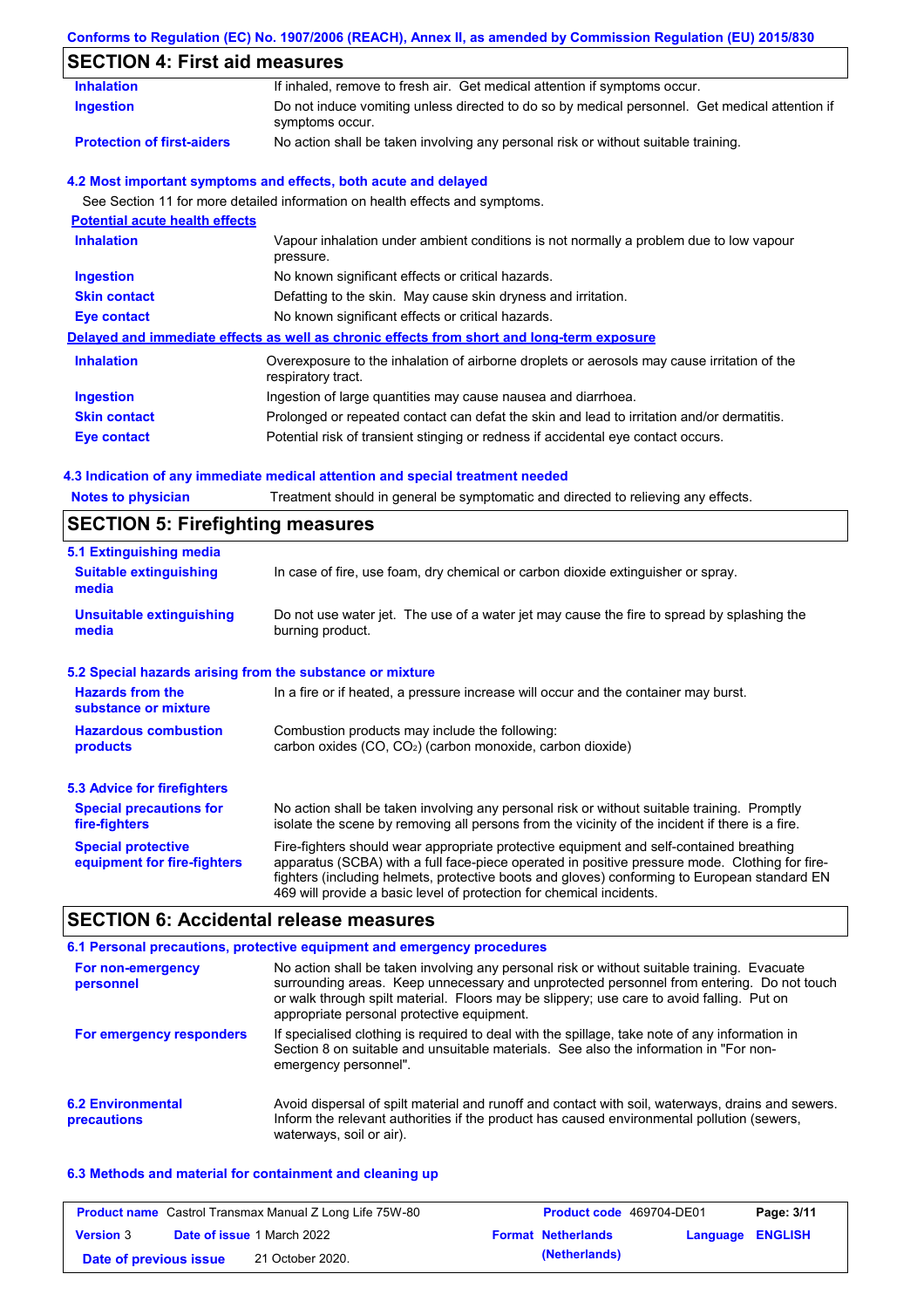## **SECTION 6: Accidental release measures**

| <b>Small spill</b>                        | Stop leak if without risk. Move containers from spill area. Absorb with an inert material and<br>place in an appropriate waste disposal container. Dispose of via a licensed waste disposal<br>contractor.                                                                                                                                                                                     |
|-------------------------------------------|------------------------------------------------------------------------------------------------------------------------------------------------------------------------------------------------------------------------------------------------------------------------------------------------------------------------------------------------------------------------------------------------|
| Large spill                               | Stop leak if without risk. Move containers from spill area. Prevent entry into sewers, water<br>courses, basements or confined areas. Contain and collect spillage with non-combustible,<br>absorbent material e.g. sand, earth, vermiculite or diatomaceous earth and place in container<br>for disposal according to local regulations. Dispose of via a licensed waste disposal contractor. |
| 6.4 Reference to other<br><b>sections</b> | See Section 1 for emergency contact information.<br>See Section 5 for firefighting measures.<br>See Section 8 for information on appropriate personal protective equipment.<br>See Section 12 for environmental precautions.<br>See Section 13 for additional waste treatment information.                                                                                                     |

# **SECTION 7: Handling and storage**

| 7.1 Precautions for safe handling                                                    |                                                                                                                                                                                                                                                                                                                                                                                                                                                                                          |
|--------------------------------------------------------------------------------------|------------------------------------------------------------------------------------------------------------------------------------------------------------------------------------------------------------------------------------------------------------------------------------------------------------------------------------------------------------------------------------------------------------------------------------------------------------------------------------------|
| <b>Protective measures</b>                                                           | Put on appropriate personal protective equipment.                                                                                                                                                                                                                                                                                                                                                                                                                                        |
| <b>Advice on general</b><br>occupational hygiene                                     | Eating, drinking and smoking should be prohibited in areas where this material is handled,<br>stored and processed. Wash thoroughly after handling. Remove contaminated clothing and<br>protective equipment before entering eating areas. See also Section 8 for additional<br>information on hygiene measures.                                                                                                                                                                         |
| <b>7.2 Conditions for safe</b><br>storage, including any<br><i>incompatibilities</i> | Store in accordance with local requlations. Store in a dry, cool and well-ventilated area, away<br>from incompatible materials (see Section 10). Keep away from heat and direct sunlight. Keep<br>container tightly closed and sealed until ready for use. Containers that have been opened must<br>be carefully resealed and kept upright to prevent leakage. Store and use only in equipment/<br>containers designed for use with this product. Do not store in unlabelled containers. |
| <b>Not suitable</b>                                                                  | Prolonged exposure to elevated temperature                                                                                                                                                                                                                                                                                                                                                                                                                                               |
| 7.3 Specific end use(s)                                                              |                                                                                                                                                                                                                                                                                                                                                                                                                                                                                          |
| <b>Recommendations</b>                                                               | See section 1.2 and Exposure scenarios in annex, if applicable.                                                                                                                                                                                                                                                                                                                                                                                                                          |

### **SECTION 8: Exposure controls/personal protection**

#### **8.1 Control parameters**

| <b>Occupational exposure limits</b>                          |                                                                                                                                                                                                                                                      |
|--------------------------------------------------------------|------------------------------------------------------------------------------------------------------------------------------------------------------------------------------------------------------------------------------------------------------|
| <b>Product/ingredient name</b>                               | <b>Exposure limit values</b>                                                                                                                                                                                                                         |
| Distillates (petroleum), hydrotreated heavy paraffinic       | Ministry of Social Affairs and Employment, Legal limit values<br>(Netherlands).<br>OEL, 8-h TWA: 5 mg/m <sup>3</sup> 8 hours. Issued/Revised: 1/2007 Form: Mist                                                                                      |
| Distillates (petroleum), solvent-dewaxed heavy<br>paraffinic | Ministry of Social Affairs and Employment, Legal limit values<br>(Netherlands).<br>OEL, 8-h TWA: 5 mg/m <sup>3</sup> 8 hours. Issued/Revised: 1/2007 Form: Mist                                                                                      |
| Distillates (petroleum), hydrotreated light paraffinic       | Ministry of Social Affairs and Employment, Legal limit values<br>(Netherlands).<br>OEL, 8-h TWA: 5 mg/m <sup>3</sup> 8 hours. Issued/Revised: 1/2007 Form: Mist                                                                                      |
| Distillates (petroleum), solvent-dewaxed light<br>paraffinic | Ministry of Social Affairs and Employment, Legal limit values<br>(Netherlands).<br>OEL, 8-h TWA: 5 mg/m <sup>3</sup> 8 hours. Issued/Revised: 1/2007 Form: Mist                                                                                      |
| quidance only.                                               | Whilst specific OELs for certain components may be shown in this section, other components may be present in any mist,<br>vapour or dust produced. Therefore, the specific OELs may not be applicable to the product as a whole and are provided for |

**Recommended monitoring procedures**

If this product contains ingredients with exposure limits, personal, workplace atmosphere or biological monitoring may be required to determine the effectiveness of the ventilation or other control measures and/or the necessity to use respiratory protective equipment. Reference should be made to monitoring standards, such as the following: European Standard EN 689 (Workplace atmospheres - Guidance for the assessment of exposure by inhalation to chemical agents for comparison with limit values and measurement strategy) European Standard EN 14042 (Workplace atmospheres - Guide for the application and use of procedures for the assessment of exposure to chemical and biological agents) European Standard EN 482 (Workplace atmospheres - General requirements for the performance of procedures for the measurement of chemical agents) Reference to national guidance documents for methods for the determination of hazardous substances will also be required.

#### **Derived No Effect Level**

| <b>Product name</b> Castrol Transmax Manual Z Long Life 75W-80 |  |                                   | <b>Product code</b> 469704-DE01 |                           | Page: 4/11              |  |
|----------------------------------------------------------------|--|-----------------------------------|---------------------------------|---------------------------|-------------------------|--|
| <b>Version 3</b>                                               |  | <b>Date of issue 1 March 2022</b> |                                 | <b>Format Netherlands</b> | <b>Language ENGLISH</b> |  |
| Date of previous issue                                         |  | 21 October 2020.                  |                                 | (Netherlands)             |                         |  |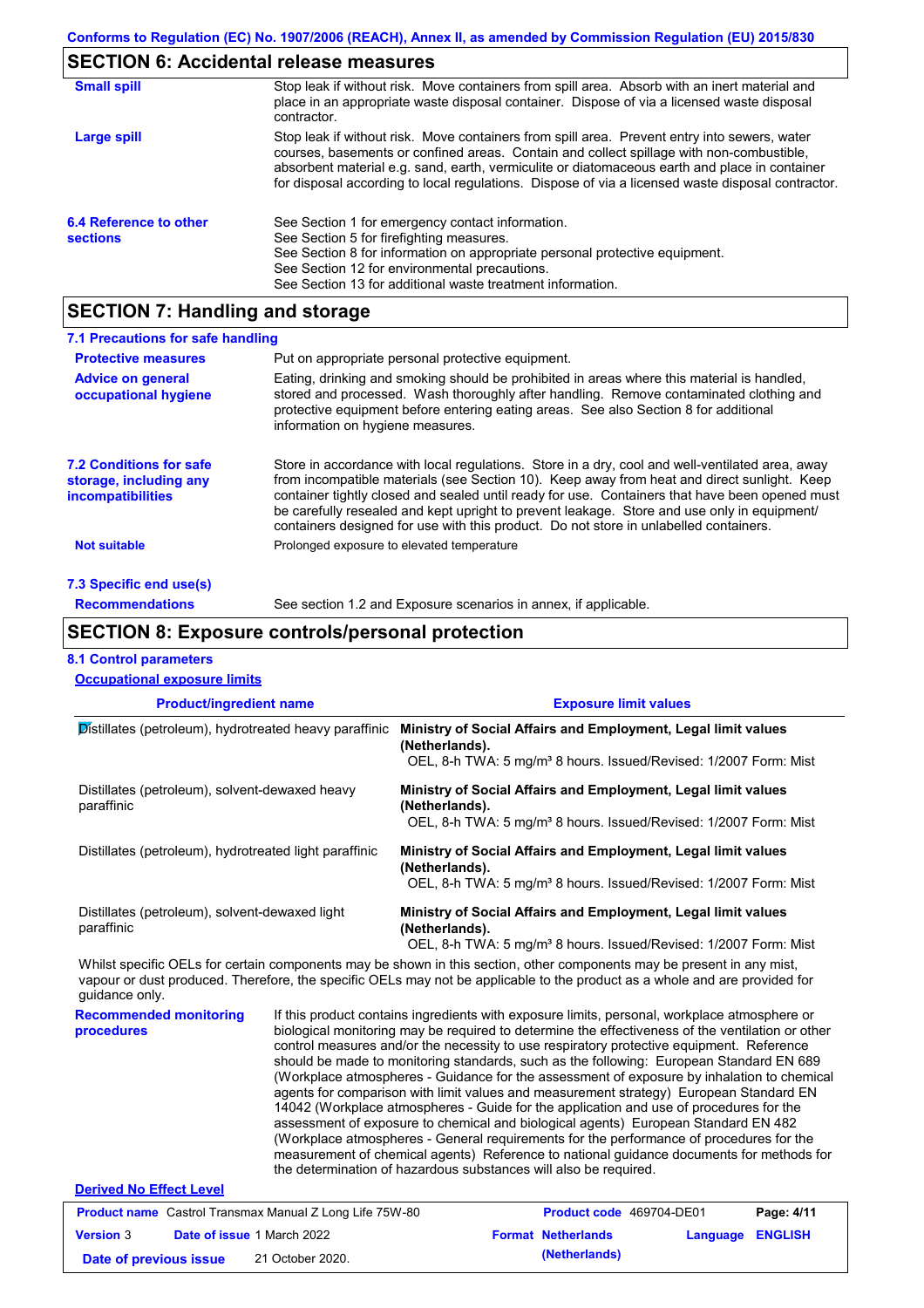# **SECTION 8: Exposure controls/personal protection**

No DNELs/DMELs available.

#### **Predicted No Effect Concentration**

No PNECs available

| <b>8.2 Exposure controls</b>                      |                                                                                                                                                                                                                                                                                                                                                                                                                                                                                                                                                                                                                                                                                                                                                                                                                                                                                                                                                                                                         |
|---------------------------------------------------|---------------------------------------------------------------------------------------------------------------------------------------------------------------------------------------------------------------------------------------------------------------------------------------------------------------------------------------------------------------------------------------------------------------------------------------------------------------------------------------------------------------------------------------------------------------------------------------------------------------------------------------------------------------------------------------------------------------------------------------------------------------------------------------------------------------------------------------------------------------------------------------------------------------------------------------------------------------------------------------------------------|
| <b>Appropriate engineering</b><br><b>controls</b> | Provide exhaust ventilation or other engineering controls to keep the relevant airborne<br>concentrations below their respective occupational exposure limits.<br>All activities involving chemicals should be assessed for their risks to health, to ensure<br>exposures are adequately controlled. Personal protective equipment should only be considered<br>after other forms of control measures (e.g. engineering controls) have been suitably evaluated.<br>Personal protective equipment should conform to appropriate standards, be suitable for use, be<br>kept in good condition and properly maintained.<br>Your supplier of personal protective equipment should be consulted for advice on selection and<br>appropriate standards. For further information contact your national organisation for standards.<br>The final choice of protective equipment will depend upon a risk assessment. It is important to<br>ensure that all items of personal protective equipment are compatible. |
| <b>Individual protection measures</b>             |                                                                                                                                                                                                                                                                                                                                                                                                                                                                                                                                                                                                                                                                                                                                                                                                                                                                                                                                                                                                         |
| <b>Hygiene measures</b>                           | Wash hands, forearms and face thoroughly after handling chemical products, before eating,<br>smoking and using the lavatory and at the end of the working period. Ensure that eyewash<br>stations and safety showers are close to the workstation location.                                                                                                                                                                                                                                                                                                                                                                                                                                                                                                                                                                                                                                                                                                                                             |
| <b>Respiratory protection</b>                     | In case of insufficient ventilation, wear suitable respiratory equipment.<br>The correct choice of respiratory protection depends upon the chemicals being handled, the<br>conditions of work and use, and the condition of the respiratory equipment. Safety procedures<br>should be developed for each intended application. Respiratory protection equipment should<br>therefore be chosen in consultation with the supplier/manufacturer and with a full assessment<br>of the working conditions.                                                                                                                                                                                                                                                                                                                                                                                                                                                                                                   |
| <b>Eye/face protection</b>                        | Safety glasses with side shields.                                                                                                                                                                                                                                                                                                                                                                                                                                                                                                                                                                                                                                                                                                                                                                                                                                                                                                                                                                       |
| <b>Skin protection</b>                            |                                                                                                                                                                                                                                                                                                                                                                                                                                                                                                                                                                                                                                                                                                                                                                                                                                                                                                                                                                                                         |
| <b>Hand protection</b>                            | <b>General Information:</b>                                                                                                                                                                                                                                                                                                                                                                                                                                                                                                                                                                                                                                                                                                                                                                                                                                                                                                                                                                             |
|                                                   | Because specific work environments and material handling practices vary, safety procedures<br>should be developed for each intended application. The correct choice of protective gloves<br>depends upon the chemicals being handled, and the conditions of work and use. Most gloves<br>provide protection for only a limited time before they must be discarded and replaced (even the<br>best chemically resistant gloves will break down after repeated chemical exposures).                                                                                                                                                                                                                                                                                                                                                                                                                                                                                                                        |
|                                                   | Gloves should be chosen in consultation with the supplier / manufacturer and taking account of<br>a full assessment of the working conditions.                                                                                                                                                                                                                                                                                                                                                                                                                                                                                                                                                                                                                                                                                                                                                                                                                                                          |
|                                                   | Recommended: Nitrile gloves.<br><b>Breakthrough time:</b>                                                                                                                                                                                                                                                                                                                                                                                                                                                                                                                                                                                                                                                                                                                                                                                                                                                                                                                                               |
|                                                   | Breakthrough time data are generated by glove manufacturers under laboratory test conditions<br>and represent how long a glove can be expected to provide effective permeation resistance. It<br>is important when following breakthrough time recommendations that actual workplace<br>conditions are taken into account. Always consult with your glove supplier for up-to-date<br>technical information on breakthrough times for the recommended glove type.<br>Our recommendations on the selection of gloves are as follows:                                                                                                                                                                                                                                                                                                                                                                                                                                                                      |
|                                                   | Continuous contact:                                                                                                                                                                                                                                                                                                                                                                                                                                                                                                                                                                                                                                                                                                                                                                                                                                                                                                                                                                                     |
|                                                   | Gloves with a minimum breakthrough time of 240 minutes, or >480 minutes if suitable gloves<br>can be obtained.<br>If suitable gloves are not available to offer that level of protection, gloves with shorter<br>breakthrough times may be acceptable as long as appropriate glove maintenance and<br>replacement regimes are determined and adhered to.                                                                                                                                                                                                                                                                                                                                                                                                                                                                                                                                                                                                                                                |
|                                                   | Short-term / splash protection:                                                                                                                                                                                                                                                                                                                                                                                                                                                                                                                                                                                                                                                                                                                                                                                                                                                                                                                                                                         |
|                                                   | Recommended breakthrough times as above.<br>It is recognised that for short-term, transient exposures, gloves with shorter breakthrough times<br>may commonly be used. Therefore, appropriate maintenance and replacement regimes must<br>be determined and rigorously followed.                                                                                                                                                                                                                                                                                                                                                                                                                                                                                                                                                                                                                                                                                                                        |
|                                                   | <b>Glove Thickness:</b>                                                                                                                                                                                                                                                                                                                                                                                                                                                                                                                                                                                                                                                                                                                                                                                                                                                                                                                                                                                 |
|                                                   | For general applications, we recommend gloves with a thickness typically greater than 0.35 mm.                                                                                                                                                                                                                                                                                                                                                                                                                                                                                                                                                                                                                                                                                                                                                                                                                                                                                                          |

| <b>Product name</b> Castrol Transmax Manual Z Long Life 75W-80 |  |                                   | <b>Product code</b> 469704-DE01 |                           | Page: 5/11       |  |
|----------------------------------------------------------------|--|-----------------------------------|---------------------------------|---------------------------|------------------|--|
| <b>Version 3</b>                                               |  | <b>Date of issue 1 March 2022</b> |                                 | <b>Format Netherlands</b> | Language ENGLISH |  |
| Date of previous issue                                         |  | 21 October 2020.                  |                                 | (Netherlands)             |                  |  |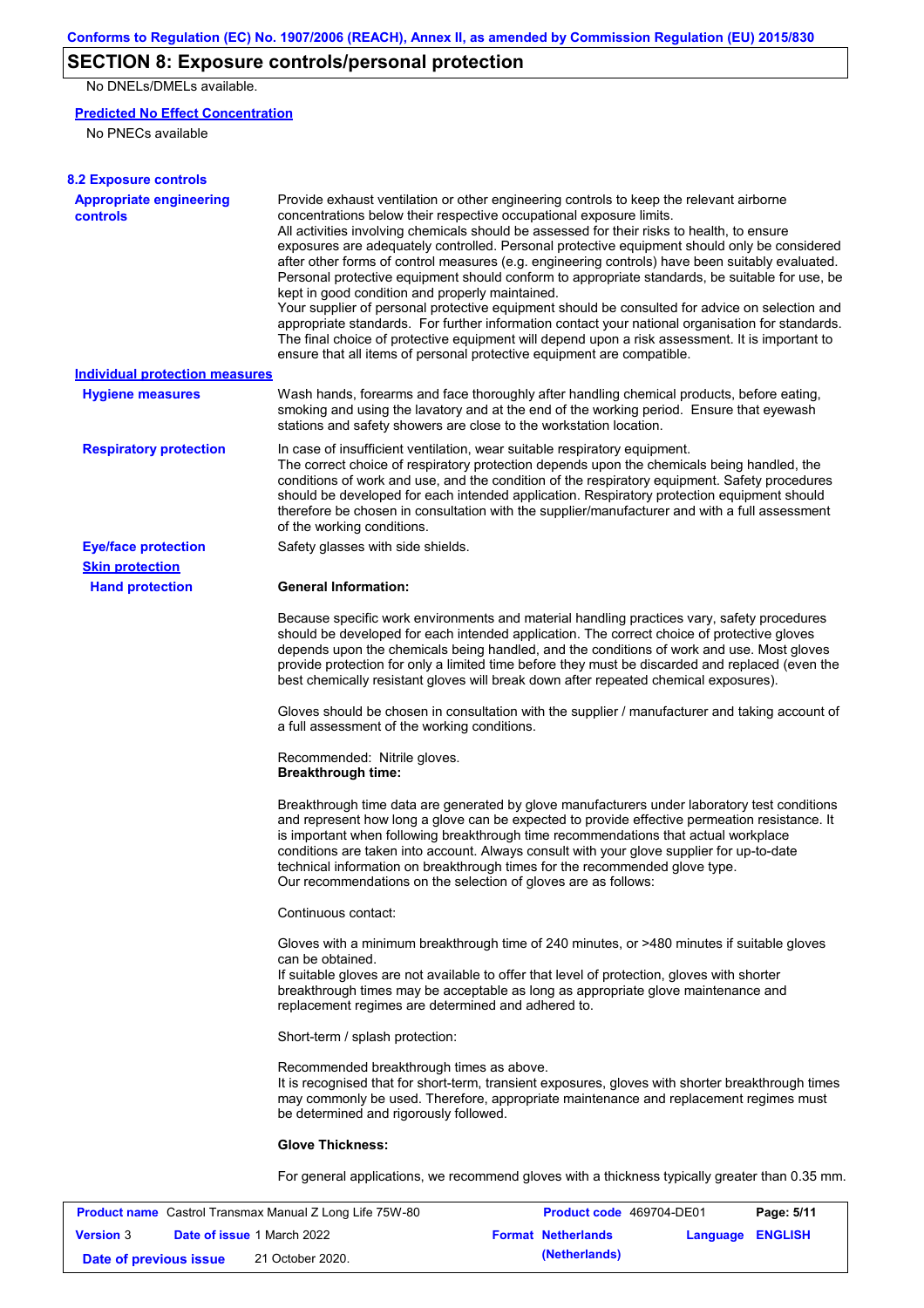# **SECTION 8: Exposure controls/personal protection**

|                                           | It should be emphasised that glove thickness is not necessarily a good predictor of glove<br>resistance to a specific chemical, as the permeation efficiency of the glove will be dependent<br>on the exact composition of the glove material. Therefore, glove selection should also be based<br>on consideration of the task requirements and knowledge of breakthrough times.<br>Glove thickness may also vary depending on the glove manufacturer, the glove type and the<br>glove model. Therefore, the manufacturers' technical data should always be taken into account<br>to ensure selection of the most appropriate glove for the task.                                     |
|-------------------------------------------|---------------------------------------------------------------------------------------------------------------------------------------------------------------------------------------------------------------------------------------------------------------------------------------------------------------------------------------------------------------------------------------------------------------------------------------------------------------------------------------------------------------------------------------------------------------------------------------------------------------------------------------------------------------------------------------|
|                                           | Note: Depending on the activity being conducted, gloves of varying thickness may be required<br>for specific tasks. For example:                                                                                                                                                                                                                                                                                                                                                                                                                                                                                                                                                      |
|                                           | • Thinner gloves (down to 0.1 mm or less) may be required where a high degree of manual<br>dexterity is needed. However, these gloves are only likely to give short duration protection and<br>would normally be just for single use applications, then disposed of.                                                                                                                                                                                                                                                                                                                                                                                                                  |
|                                           | • Thicker gloves (up to 3 mm or more) may be required where there is a mechanical (as well<br>as a chemical) risk i.e. where there is abrasion or puncture potential.                                                                                                                                                                                                                                                                                                                                                                                                                                                                                                                 |
| <b>Skin and body</b>                      | Use of protective clothing is good industrial practice.<br>Personal protective equipment for the body should be selected based on the task being<br>performed and the risks involved and should be approved by a specialist before handling this<br>product.<br>Cotton or polyester/cotton overalls will only provide protection against light superficial<br>contamination that will not soak through to the skin. Overalls should be laundered on a regular<br>basis. When the risk of skin exposure is high (e.g. when cleaning up spillages or if there is a<br>risk of splashing) then chemical resistant aprons and/or impervious chemical suits and boots<br>will be required. |
| <b>Refer to standards:</b>                | Respiratory protection: EN 529<br>Gloves: EN 420, EN 374<br>Eye protection: EN 166<br>Filtering half-mask: EN 149<br>Filtering half-mask with valve: EN 405<br>Half-mask: EN 140 plus filter<br>Full-face mask: EN 136 plus filter<br>Particulate filters: EN 143<br>Gas/combined filters: EN 14387                                                                                                                                                                                                                                                                                                                                                                                   |
| <b>Environmental exposure</b><br>controls | Emissions from ventilation or work process equipment should be checked to ensure they<br>comply with the requirements of environmental protection legislation. In some cases, fume<br>scrubbers, filters or engineering modifications to the process equipment will be necessary to<br>reduce emissions to acceptable levels.                                                                                                                                                                                                                                                                                                                                                         |

### **SECTION 9: Physical and chemical properties**

The conditions of measurement of all properties are at standard temperature and pressure unless otherwise indicated.

#### **9.1 Information on basic physical and chemical properties**

| <b>Appearance</b>                               |                                       |
|-------------------------------------------------|---------------------------------------|
| <b>Physical state</b>                           | Liguid.                               |
| <b>Colour</b>                                   | Blue.                                 |
| <b>Odour</b>                                    | Not available.                        |
| <b>Odour threshold</b>                          | Not available.                        |
| рH                                              | Not applicable.                       |
| <b>Melting point/freezing point</b>             | Not available.                        |
| Initial boiling point and boiling               | Not available.                        |
| range                                           |                                       |
| <b>Pour point</b>                               | -57 $^{\circ}$ C                      |
| <b>Flash point</b>                              | Open cup: >180°C (>356°F) [Cleveland] |
| <b>Evaporation rate</b>                         | Not available.                        |
| <b>Flammability (solid, gas)</b>                | Not available.                        |
| Upper/lower flammability or<br>explosive limits | Not available.                        |
| <b>Vapour pressure</b>                          | Not available.                        |

| <b>Product name</b> Castrol Transmax Manual Z Long Life 75W-80 |  |                                   | <b>Product code</b> 469704-DE01 |                           | Page: 6/11       |  |
|----------------------------------------------------------------|--|-----------------------------------|---------------------------------|---------------------------|------------------|--|
| <b>Version 3</b>                                               |  | <b>Date of issue 1 March 2022</b> |                                 | <b>Format Netherlands</b> | Language ENGLISH |  |
| Date of previous issue                                         |  | 21 October 2020.                  |                                 | (Netherlands)             |                  |  |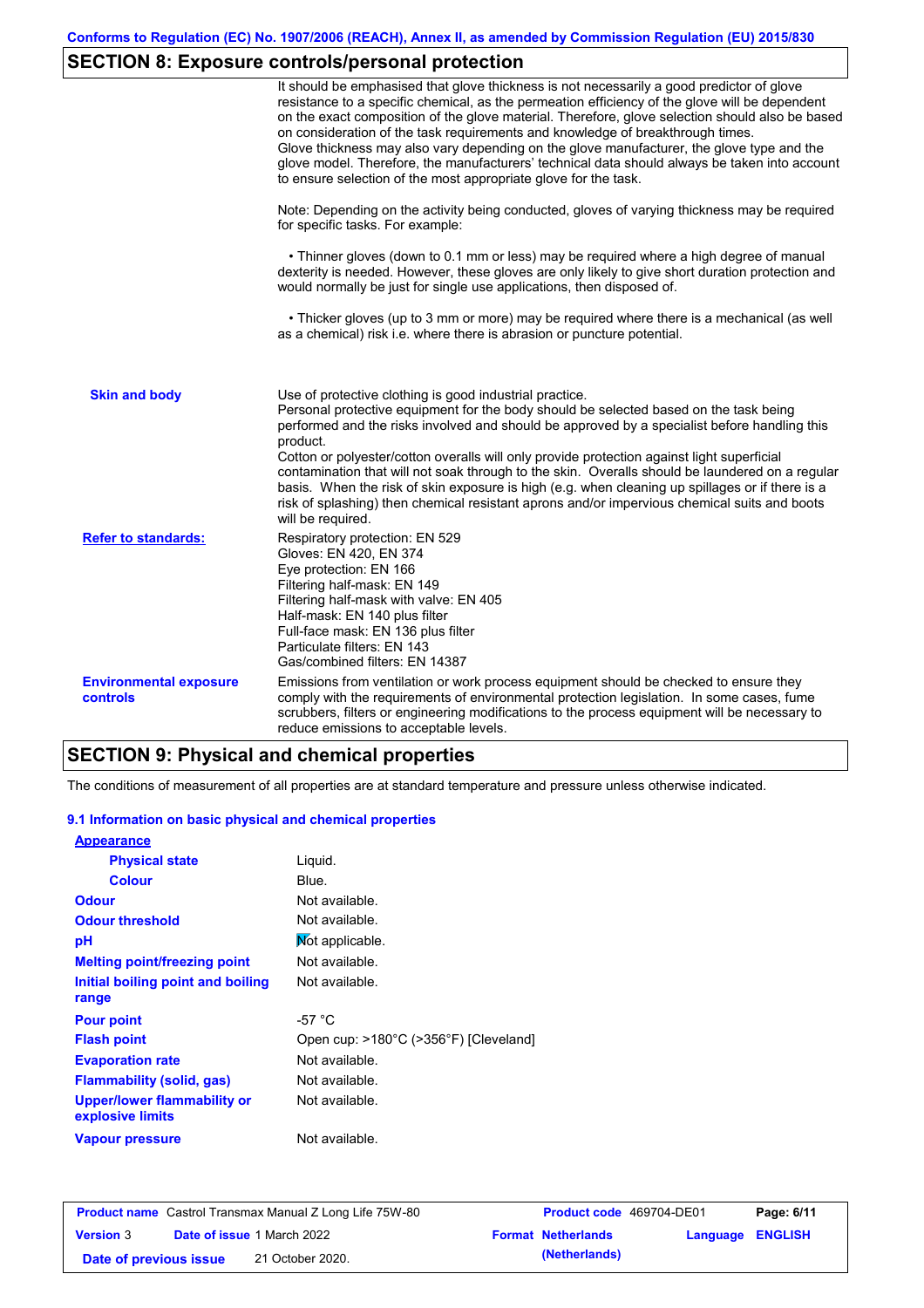# **SECTION 9: Physical and chemical properties**

|                                                                                                                       |                                                                                                                                                                         |             | Vapour Pressure at 20°C |                    |          | Vapour pressure at 50°C    |               |
|-----------------------------------------------------------------------------------------------------------------------|-------------------------------------------------------------------------------------------------------------------------------------------------------------------------|-------------|-------------------------|--------------------|----------|----------------------------|---------------|
|                                                                                                                       | <b>Ingredient name</b>                                                                                                                                                  | mm Hg kPa   |                         | <b>Method</b>      | mm<br>Hg | kPa                        | <b>Method</b> |
|                                                                                                                       | Dec-1-ene,<br>homopolymer,<br>hydrogenated                                                                                                                              | $\mathbf 0$ | $\mathbf 0$             | ASTM E<br>1194-87  |          |                            |               |
|                                                                                                                       | Distillates (petroleum),<br>hydrotreated heavy<br>paraffinic                                                                                                            | < 0.08      | $0.011$                 | ASTM D 5191        |          |                            |               |
|                                                                                                                       | Distillates (petroleum),<br>solvent-dewaxed<br>heavy paraffinic                                                                                                         | < 0.08      | $0.011$                 | <b>ASTM D 5191</b> |          |                            |               |
|                                                                                                                       | Distillates (petroleum),<br>hydrotreated light<br>paraffinic                                                                                                            | < 0.08      | $0.011$                 | <b>ASTM D 5191</b> |          |                            |               |
|                                                                                                                       | Distillates (petroleum),<br>solvent-dewaxed light<br>paraffinic                                                                                                         | < 0.08      | $0.011$                 | ASTM D 5191        |          |                            |               |
| <b>Vapour density</b>                                                                                                 | Not available.                                                                                                                                                          |             |                         |                    |          |                            |               |
| <b>Relative density</b>                                                                                               | Not available.                                                                                                                                                          |             |                         |                    |          |                            |               |
| <b>Density</b>                                                                                                        | <1000 kg/m <sup>3</sup> (<1 g/cm <sup>3</sup> ) at 15°C                                                                                                                 |             |                         |                    |          |                            |               |
| <b>Solubility(ies)</b>                                                                                                | insoluble in water.                                                                                                                                                     |             |                         |                    |          |                            |               |
| <b>Partition coefficient: n-octanol/</b><br>water                                                                     | Mot applicable.                                                                                                                                                         |             |                         |                    |          |                            |               |
| <b>Auto-ignition temperature</b>                                                                                      | <b>Ingredient name</b>                                                                                                                                                  |             | $\rm ^{\circ}C$         | °F                 |          | <b>Method</b>              |               |
|                                                                                                                       | Dec-1-ene, homopolymer,<br>hydrogenated                                                                                                                                 |             | 343 to 369              |                    |          | 649.4 to 696.2 ASTM D 2159 |               |
| <b>Decomposition temperature</b>                                                                                      | Not available.                                                                                                                                                          |             |                         |                    |          |                            |               |
| <b>Viscosity</b>                                                                                                      | Kinematic: 53.9 mm <sup>2</sup> /s (53.9 cSt) at $40^{\circ}$ C<br>Kinematic: 9 mm <sup>2</sup> /s (9 cSt) at 100°C                                                     |             |                         |                    |          |                            |               |
| <b>Explosive properties</b>                                                                                           | Not available.                                                                                                                                                          |             |                         |                    |          |                            |               |
| <b>Oxidising properties</b>                                                                                           | Not available.                                                                                                                                                          |             |                         |                    |          |                            |               |
| <b>Particle characteristics</b><br><b>Median particle size</b><br>9.2 Other information<br>No additional information. | Mot applicable.                                                                                                                                                         |             |                         |                    |          |                            |               |
| <b>SECTION 10: Stability and reactivity</b>                                                                           |                                                                                                                                                                         |             |                         |                    |          |                            |               |
| <b>10.1 Reactivity</b>                                                                                                | No specific test data available for this product. Refer to Conditions to avoid and Incompatible<br>materials for additional information.                                |             |                         |                    |          |                            |               |
| <b>10.2 Chemical stability</b>                                                                                        | The product is stable.                                                                                                                                                  |             |                         |                    |          |                            |               |
| 10.3 Possibility of<br>hazardous reactions                                                                            | Under normal conditions of storage and use, hazardous reactions will not occur.<br>Under normal conditions of storage and use, hazardous polymerisation will not occur. |             |                         |                    |          |                            |               |
| <b>10.4 Conditions to avoid</b>                                                                                       | Avoid all possible sources of ignition (spark or flame).                                                                                                                |             |                         |                    |          |                            |               |
| 10.5 Incompatible materials                                                                                           | Reactive or incompatible with the following materials: oxidising materials.                                                                                             |             |                         |                    |          |                            |               |
| <b>10.6 Hazardous</b><br>decomposition products                                                                       | Under normal conditions of storage and use, hazardous decomposition products should not be<br>produced.                                                                 |             |                         |                    |          |                            |               |

| <b>Product name</b> Castrol Transmax Manual Z Long Life 75W-80 |  |                                   | <b>Product code</b> 469704-DE01 |                           | Page: 7/11              |  |
|----------------------------------------------------------------|--|-----------------------------------|---------------------------------|---------------------------|-------------------------|--|
| <b>Version 3</b>                                               |  | <b>Date of issue 1 March 2022</b> |                                 | <b>Format Netherlands</b> | <b>Language ENGLISH</b> |  |
| Date of previous issue                                         |  | 21 October 2020.                  |                                 | (Netherlands)             |                         |  |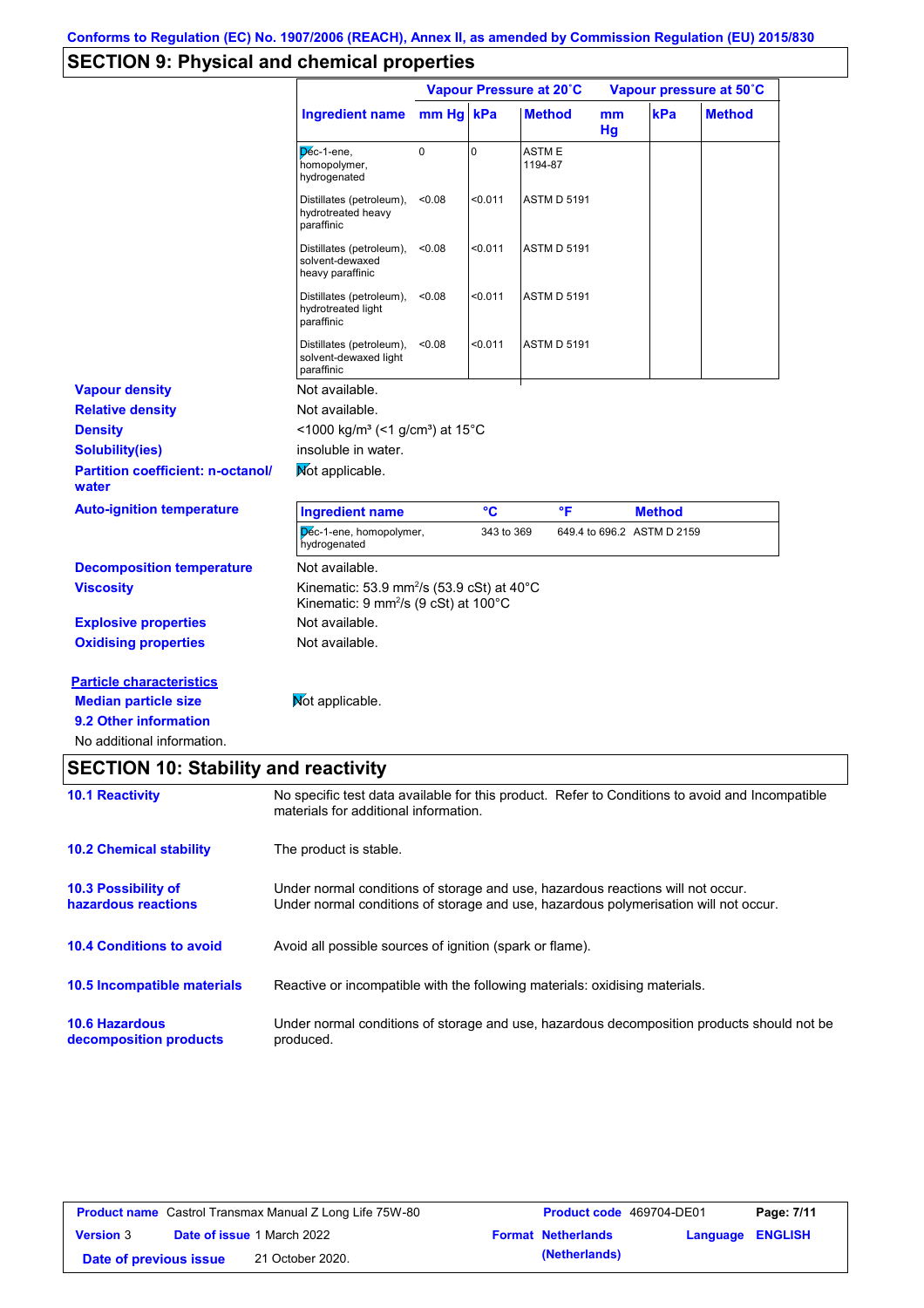### **SECTION 11: Toxicological information**

#### **11.1 Information on toxicological effects**

**Acute toxicity estimates**

| <b>Product/ingredient name</b>                                                                                                      |                                                                                                                             | Oral (mg/<br>kg) | <b>Dermal</b><br>(mg/kg)                                      | <b>Inhalation</b><br>(gases)<br>(ppm) | <b>Inhalation</b><br>(vapours)<br>(mg/l) | <b>Inhalation</b><br>(dusts<br>and mists)<br>(mg/l) |
|-------------------------------------------------------------------------------------------------------------------------------------|-----------------------------------------------------------------------------------------------------------------------------|------------------|---------------------------------------------------------------|---------------------------------------|------------------------------------------|-----------------------------------------------------|
| Amines, C12-14-alkyl, reaction products with<br>hexanol, phosphorus oxide (P2O5), phosphorus<br>sulphide (P2S5) and propylene oxide |                                                                                                                             | 500              | N/A                                                           | N/A                                   | N/A                                      | N/A                                                 |
| <b>Information on likely</b><br>routes of exposure                                                                                  | Routes of entry anticipated: Dermal, Inhalation.                                                                            |                  |                                                               |                                       |                                          |                                                     |
| <b>Potential acute health effects</b>                                                                                               |                                                                                                                             |                  |                                                               |                                       |                                          |                                                     |
| <b>Inhalation</b>                                                                                                                   | Vapour inhalation under ambient conditions is not normally a problem due to low vapour<br>pressure.                         |                  |                                                               |                                       |                                          |                                                     |
| <b>Ingestion</b>                                                                                                                    | No known significant effects or critical hazards.                                                                           |                  |                                                               |                                       |                                          |                                                     |
| <b>Skin contact</b>                                                                                                                 |                                                                                                                             |                  | Defatting to the skin. May cause skin dryness and irritation. |                                       |                                          |                                                     |
| <b>Eye contact</b>                                                                                                                  | No known significant effects or critical hazards.                                                                           |                  |                                                               |                                       |                                          |                                                     |
| <b>Symptoms related to the physical, chemical and toxicological characteristics</b>                                                 |                                                                                                                             |                  |                                                               |                                       |                                          |                                                     |
| <b>Inhalation</b>                                                                                                                   | May be harmful by inhalation if exposure to vapour, mists or fumes resulting from thermal<br>decomposition products occurs. |                  |                                                               |                                       |                                          |                                                     |
| <b>Ingestion</b>                                                                                                                    | No specific data.                                                                                                           |                  |                                                               |                                       |                                          |                                                     |
| <b>Skin contact</b>                                                                                                                 | Adverse symptoms may include the following:<br>irritation<br>dryness<br>cracking                                            |                  |                                                               |                                       |                                          |                                                     |
| <b>Eye contact</b>                                                                                                                  | No specific data.                                                                                                           |                  |                                                               |                                       |                                          |                                                     |
| Delayed and immediate effects as well as chronic effects from short and long-term exposure                                          |                                                                                                                             |                  |                                                               |                                       |                                          |                                                     |
| <b>Inhalation</b>                                                                                                                   | Overexposure to the inhalation of airborne droplets or aerosols may cause irritation of the<br>respiratory tract.           |                  |                                                               |                                       |                                          |                                                     |
| <b>Ingestion</b>                                                                                                                    | Ingestion of large quantities may cause nausea and diarrhoea.                                                               |                  |                                                               |                                       |                                          |                                                     |
| <b>Skin contact</b>                                                                                                                 | Prolonged or repeated contact can defat the skin and lead to irritation and/or dermatitis.                                  |                  |                                                               |                                       |                                          |                                                     |
| <b>Eye contact</b>                                                                                                                  | Potential risk of transient stinging or redness if accidental eye contact occurs.                                           |                  |                                                               |                                       |                                          |                                                     |
| <b>Potential chronic health effects</b>                                                                                             |                                                                                                                             |                  |                                                               |                                       |                                          |                                                     |
| <b>General</b>                                                                                                                      | No known significant effects or critical hazards.                                                                           |                  |                                                               |                                       |                                          |                                                     |
| <b>Carcinogenicity</b>                                                                                                              | No known significant effects or critical hazards.                                                                           |                  |                                                               |                                       |                                          |                                                     |
| <b>Mutagenicity</b>                                                                                                                 | No known significant effects or critical hazards.                                                                           |                  |                                                               |                                       |                                          |                                                     |
| <b>Developmental effects</b>                                                                                                        | No known significant effects or critical hazards.                                                                           |                  |                                                               |                                       |                                          |                                                     |
| <b>Fertility effects</b>                                                                                                            | No known significant effects or critical hazards.                                                                           |                  |                                                               |                                       |                                          |                                                     |

# **SECTION 12: Ecological information**

**12.1 Toxicity**

**Environmental hazards** Not classified as dangerous

#### **12.2 Persistence and degradability**

Not expected to be rapidly degradable.

#### **12.3 Bioaccumulative potential**

This product is not expected to bioaccumulate through food chains in the environment.

| <b>12.4 Mobility in soil</b>                            |                                                                      |
|---------------------------------------------------------|----------------------------------------------------------------------|
| <b>Soil/water partition</b><br><b>coefficient (Koc)</b> | Not available.                                                       |
| <b>Mobility</b>                                         | Spillages may penetrate the soil causing ground water contamination. |

#### **12.5 Results of PBT and vPvB assessment**

Product does not meet the criteria for PBT or vPvB according to Regulation (EC) No. 1907/2006, Annex XIII.

#### **12.6 Other adverse effects Product name** Castrol Transmax Manual Z Long Life 75W-80 **Product code** 469704-DE01 **Page: 8/11 Version** 3 **Date of issue** 1 March 2022 **Format Netherlands Language ENGLISH Date of previous issue (Netherlands)** 21 October 2020.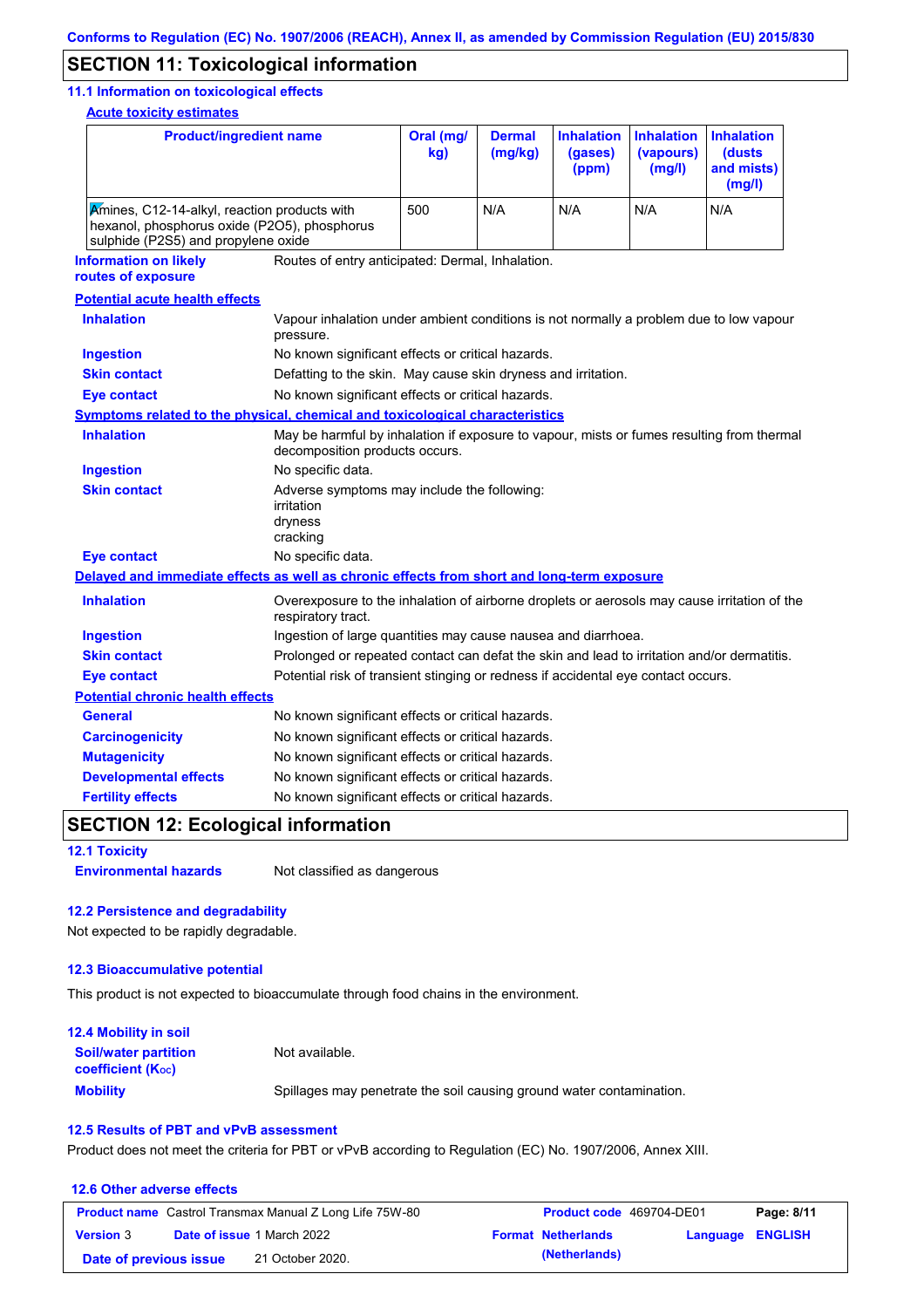### **SECTION 12: Ecological information**

**Other ecological information**

Spills may form a film on water surfaces causing physical damage to organisms. Oxygen transfer could also be impaired.

### **SECTION 13: Disposal considerations**

| <b>13.1 Waste treatment methods</b> |                                                                                                                                                                      |
|-------------------------------------|----------------------------------------------------------------------------------------------------------------------------------------------------------------------|
| <b>Product</b>                      |                                                                                                                                                                      |
| <b>Methods of disposal</b>          | Where possible, arrange for product to be recycled. Dispose of via an authorised person/<br>licensed waste disposal contractor in accordance with local regulations. |
| <b>Hazardous waste</b>              | Yes.                                                                                                                                                                 |

### **European waste catalogue (EWC)**

| Waste code | <b>Waste designation</b>                    |
|------------|---------------------------------------------|
| 13 02 06*  | synthetic engine, gear and lubricating oils |

However, deviation from the intended use and/or the presence of any potential contaminants may require an alternative waste disposal code to be assigned by the end user.

#### **Packaging**

| <b>Methods of disposal</b> | Where possible, arrange for product to be recycled. Dispose of via an authorised person/<br>licensed waste disposal contractor in accordance with local regulations.                                                                    |
|----------------------------|-----------------------------------------------------------------------------------------------------------------------------------------------------------------------------------------------------------------------------------------|
| <b>Special precautions</b> | This material and its container must be disposed of in a safe way. Empty containers or liners<br>may retain some product residues. Avoid dispersal of spilt material and runoff and contact with<br>soil, waterways, drains and sewers. |
| <b>References</b>          | Commission 2014/955/EU<br>Directive 2008/98/EC                                                                                                                                                                                          |

### **SECTION 14: Transport information**

|                                           | <b>ADR/RID</b> | <b>ADN</b>     | <b>IMDG</b>    | <b>IATA</b>    |
|-------------------------------------------|----------------|----------------|----------------|----------------|
| 14.1 UN number                            | Not regulated. | Not regulated. | Not regulated. | Not regulated. |
| 14.2 UN proper<br>shipping name           |                |                |                |                |
| <b>14.3 Transport</b><br>hazard class(es) |                |                | -              |                |
| 14.4 Packing<br>group                     |                |                |                |                |
| 14.5<br><b>Environmental</b><br>hazards   | No.            | No.            | No.            | No.            |
| <b>Additional</b><br>information          |                |                | -              |                |

**14.6 Special precautions for user** Not available.

**14.7 Transport in bulk according to IMO** 

Not available.

**instruments**

### **SECTION 15: Regulatory information**

**15.1 Safety, health and environmental regulations/legislation specific for the substance or mixture**

**EU Regulation (EC) No. 1907/2006 (REACH)**

**Annex XIV - List of substances subject to authorisation**

**Annex XIV**

None of the components are listed.

**Substances of very high concern**

None of the components are listed.

**EU Regulation (EC) No. 1907/2006 (REACH)**

| <b>Product name</b> Castrol Transmax Manual Z Long Life 75W-80 |                                   | <b>Product code</b> 469704-DE01 |                           | Page: 9/11              |  |
|----------------------------------------------------------------|-----------------------------------|---------------------------------|---------------------------|-------------------------|--|
| <b>Version 3</b>                                               | <b>Date of issue 1 March 2022</b> |                                 | <b>Format Netherlands</b> | <b>Language ENGLISH</b> |  |
| Date of previous issue                                         |                                   | 21 October 2020.                | (Netherlands)             |                         |  |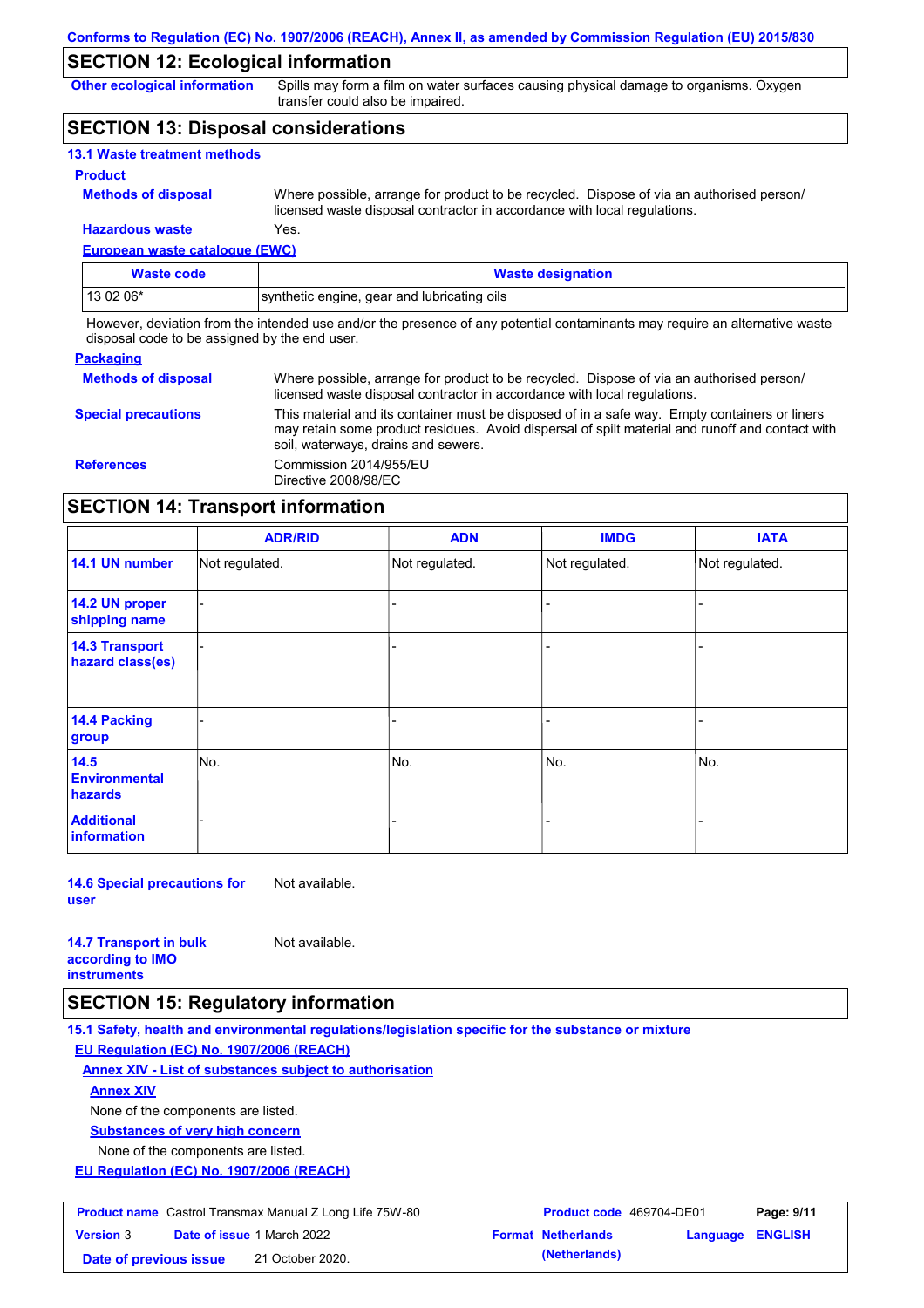### **Conforms to Regulation (EC) No. 1907/2006 (REACH), Annex II, as amended by Commission Regulation (EU) 2015/830**

## **SECTION 15: Regulatory information**

| <b>Annex XVII - Restrictions</b><br>on the manufacture,<br>placing on the market<br>and use of certain<br>dangerous substances, | Not applicable.                                                                                                                |
|---------------------------------------------------------------------------------------------------------------------------------|--------------------------------------------------------------------------------------------------------------------------------|
| mixtures and articles                                                                                                           |                                                                                                                                |
| <b>Other regulations</b>                                                                                                        |                                                                                                                                |
| <b>REACH Status</b>                                                                                                             | The company, as identified in Section 1, sells this product in the EU in compliance with the<br>current requirements of REACH. |
| <b>United States inventory</b><br>(TSCA 8b)                                                                                     | All components are active or exempted.                                                                                         |
| <b>Australia inventory (AIIC)</b>                                                                                               | All components are listed or exempted.                                                                                         |
| <b>Canada inventory</b>                                                                                                         | All components are listed or exempted.                                                                                         |
| <b>China inventory (IECSC)</b>                                                                                                  | All components are listed or exempted.                                                                                         |
| <b>Japan inventory (CSCL)</b>                                                                                                   | At least one component is not listed.                                                                                          |
| <b>Korea inventory (KECI)</b>                                                                                                   | All components are listed or exempted.                                                                                         |
| <b>Philippines inventory</b><br>(PICCS)                                                                                         | At least one component is not listed.                                                                                          |
| <b>Taiwan Chemical</b><br><b>Substances Inventory</b><br>(TCSI)                                                                 | All components are listed or exempted.                                                                                         |
| Ozone depleting substances (1005/2009/EU)                                                                                       |                                                                                                                                |
| Not listed.                                                                                                                     |                                                                                                                                |
| Prior Informed Consent (PIC) (649/2012/EU)                                                                                      |                                                                                                                                |
| Not listed.                                                                                                                     |                                                                                                                                |
| <b>Persistent Organic Pollutants</b><br>Not listed.                                                                             |                                                                                                                                |
| <b>EU - Water framework directive - Priority substances</b>                                                                     |                                                                                                                                |
| None of the components are listed.                                                                                              |                                                                                                                                |
| <b>Seveso Directive</b>                                                                                                         |                                                                                                                                |
| This product is not controlled under the Seveso Directive.                                                                      |                                                                                                                                |
|                                                                                                                                 |                                                                                                                                |
| <b>15.2 Chemical safety</b>                                                                                                     | A Chemical Safety Assessment has been carried out for one or more of the substances within                                     |

this mixture. A Chemical Safety Assessment has not been carried out for the mixture itself.

### **SECTION 16: Other information**

**assessment**

|                                                                | ADR = The European Agreement concerning the International Carriage of Dangerous Goods by<br>Road                                                                                                                                                                                                                                                                                                           |                                 |          |                |  |  |
|----------------------------------------------------------------|------------------------------------------------------------------------------------------------------------------------------------------------------------------------------------------------------------------------------------------------------------------------------------------------------------------------------------------------------------------------------------------------------------|---------------------------------|----------|----------------|--|--|
|                                                                | $ATE =$ Acute Toxicity Estimate<br><b>BCF</b> = Bioconcentration Factor                                                                                                                                                                                                                                                                                                                                    |                                 |          |                |  |  |
|                                                                | CAS = Chemical Abstracts Service                                                                                                                                                                                                                                                                                                                                                                           |                                 |          |                |  |  |
|                                                                | CLP = Classification, Labelling and Packaging Regulation [Regulation (EC) No. 1272/2008]<br>CSA = Chemical Safety Assessment<br>CSR = Chemical Safety Report                                                                                                                                                                                                                                               |                                 |          |                |  |  |
|                                                                | <b>DMEL = Derived Minimal Effect Level</b><br>DNEL = Derived No Effect Level                                                                                                                                                                                                                                                                                                                               |                                 |          |                |  |  |
|                                                                |                                                                                                                                                                                                                                                                                                                                                                                                            |                                 |          |                |  |  |
|                                                                | EINECS = European Inventory of Existing Commercial chemical Substances                                                                                                                                                                                                                                                                                                                                     |                                 |          |                |  |  |
|                                                                | ES = Exposure Scenario<br>EUH statement = CLP-specific Hazard statement<br>EWC = European Waste Catalogue<br>GHS = Globally Harmonized System of Classification and Labelling of Chemicals<br>IATA = International Air Transport Association<br>IBC = Intermediate Bulk Container<br><b>IMDG</b> = International Maritime Dangerous Goods<br>LogPow = logarithm of the octanol/water partition coefficient |                                 |          |                |  |  |
|                                                                |                                                                                                                                                                                                                                                                                                                                                                                                            |                                 |          |                |  |  |
|                                                                |                                                                                                                                                                                                                                                                                                                                                                                                            |                                 |          |                |  |  |
|                                                                |                                                                                                                                                                                                                                                                                                                                                                                                            |                                 |          |                |  |  |
|                                                                |                                                                                                                                                                                                                                                                                                                                                                                                            |                                 |          |                |  |  |
|                                                                |                                                                                                                                                                                                                                                                                                                                                                                                            |                                 |          |                |  |  |
|                                                                |                                                                                                                                                                                                                                                                                                                                                                                                            |                                 |          |                |  |  |
|                                                                |                                                                                                                                                                                                                                                                                                                                                                                                            |                                 |          |                |  |  |
|                                                                | MARPOL = International Convention for the Prevention of Pollution From Ships, 1973 as<br>modified by the Protocol of 1978. ("Marpol" = marine pollution)<br>OECD = Organisation for Economic Co-operation and Development                                                                                                                                                                                  |                                 |          |                |  |  |
|                                                                |                                                                                                                                                                                                                                                                                                                                                                                                            |                                 |          |                |  |  |
|                                                                |                                                                                                                                                                                                                                                                                                                                                                                                            |                                 |          |                |  |  |
| <b>Product name</b> Castrol Transmax Manual Z Long Life 75W-80 |                                                                                                                                                                                                                                                                                                                                                                                                            | <b>Product code</b> 469704-DE01 |          | Page: 10/11    |  |  |
| <b>Version 3</b><br><b>Date of issue 1 March 2022</b>          |                                                                                                                                                                                                                                                                                                                                                                                                            | <b>Format Netherlands</b>       | Language | <b>ENGLISH</b> |  |  |

**Date of previous issue (Netherlands)** 21 October 2020.